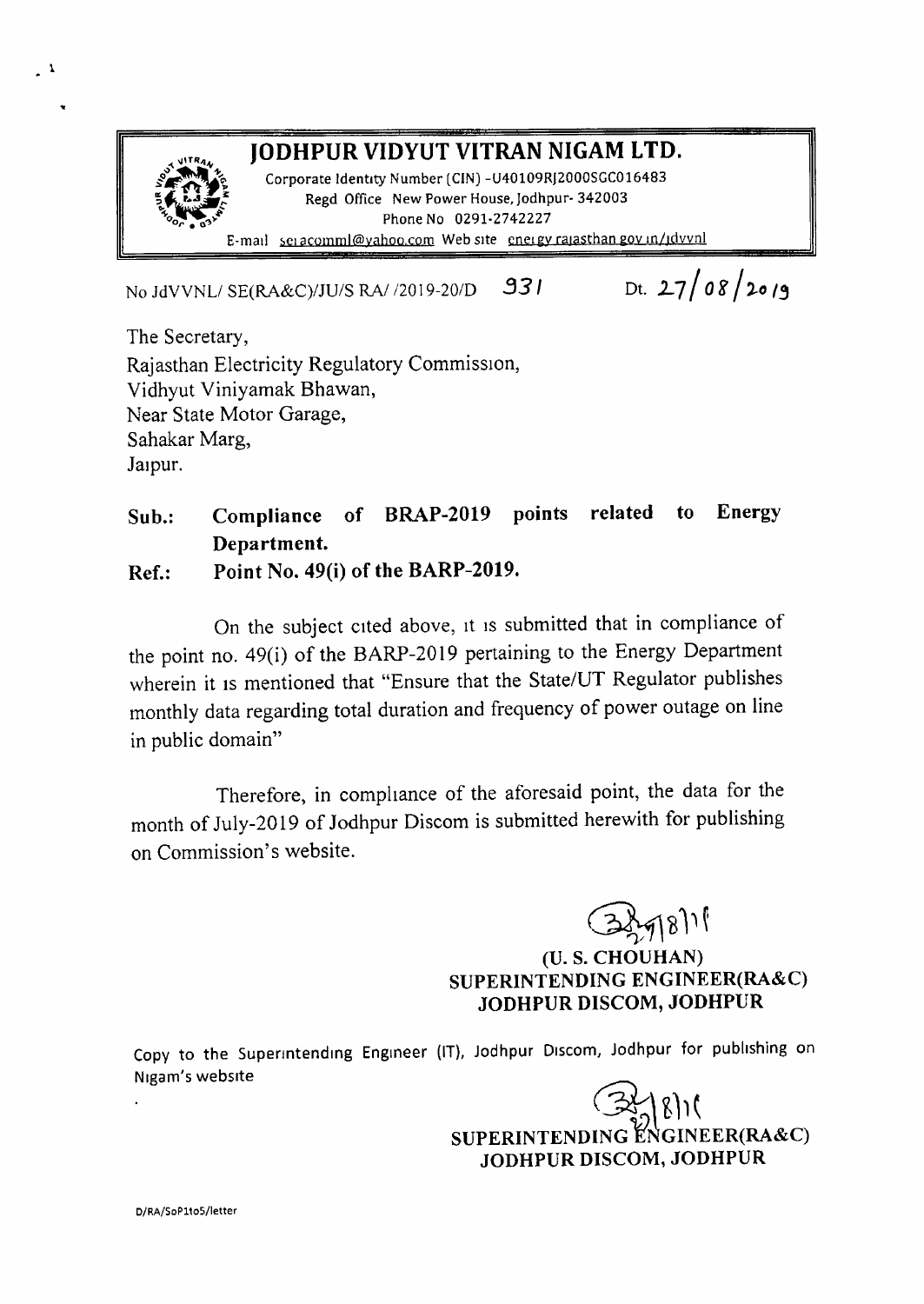### Distribution SOP Reporting Formats **Reliability Indices** System Average Interruption Frequency Index (SAIFI) Name of Licensee: JODHPUR DISCOM SOP-4

For the month of July, 2019

..

,<br>,

| S.No.        | Name of Circle            | Total number of<br>consumers served | Total number of<br>sustained interruptions<br>to consumers | $\vert$ SAIFI = (2)/(1) (Number Target specified by the<br>of Interruptions/<br>consumer) | Commission |
|--------------|---------------------------|-------------------------------------|------------------------------------------------------------|-------------------------------------------------------------------------------------------|------------|
|              |                           |                                     |                                                            |                                                                                           |            |
|              | JODHPUR, CC               | 281735                              | 1196224                                                    | 4 2 5                                                                                     |            |
|              | JODHPUR, DC               | 479880                              | 2245835                                                    | 468                                                                                       |            |
| 3            | PALI                      | 530169                              | 1405489                                                    | 265                                                                                       |            |
| 4            | <b>SIROHI</b>             | 232981                              | 1659473                                                    | 7 12                                                                                      |            |
| 5.           | <b>BARMER</b>             | 452366                              | 2698392                                                    | 5 9 7                                                                                     |            |
| 6.           | JALORE                    | 350159                              | 1632811                                                    | 4 6 6                                                                                     |            |
|              | <b>JAISALMER</b>          | 122165                              | 470615                                                     | 385                                                                                       |            |
| 8            | <b>BKESL (BIKANER CC)</b> | 160182                              | 1071813                                                    | 669                                                                                       |            |
| 9            | <b>BIKANER, DC</b>        | 259908                              | 2631153                                                    | 10 12                                                                                     |            |
| 10           | HANUMANGARH               | 383119                              | 2498975                                                    | 6 5 2                                                                                     |            |
|              | GANGANAGAR                | 394047                              | 1998944                                                    | 5 0 7                                                                                     |            |
| 12           | <b>CHURU</b>              | 382029                              | 4314564                                                    | 11 29                                                                                     |            |
| <b>TOTAL</b> |                           | 4028740                             | 23824288                                                   | 5.91                                                                                      |            |

 $\bullet$ 

#### Note

An interruption in supply to a consumer shall be considered as one interruption to one consumer In case of failure of a line or transformer number of mterruption shall be equal to the number of consumers affected